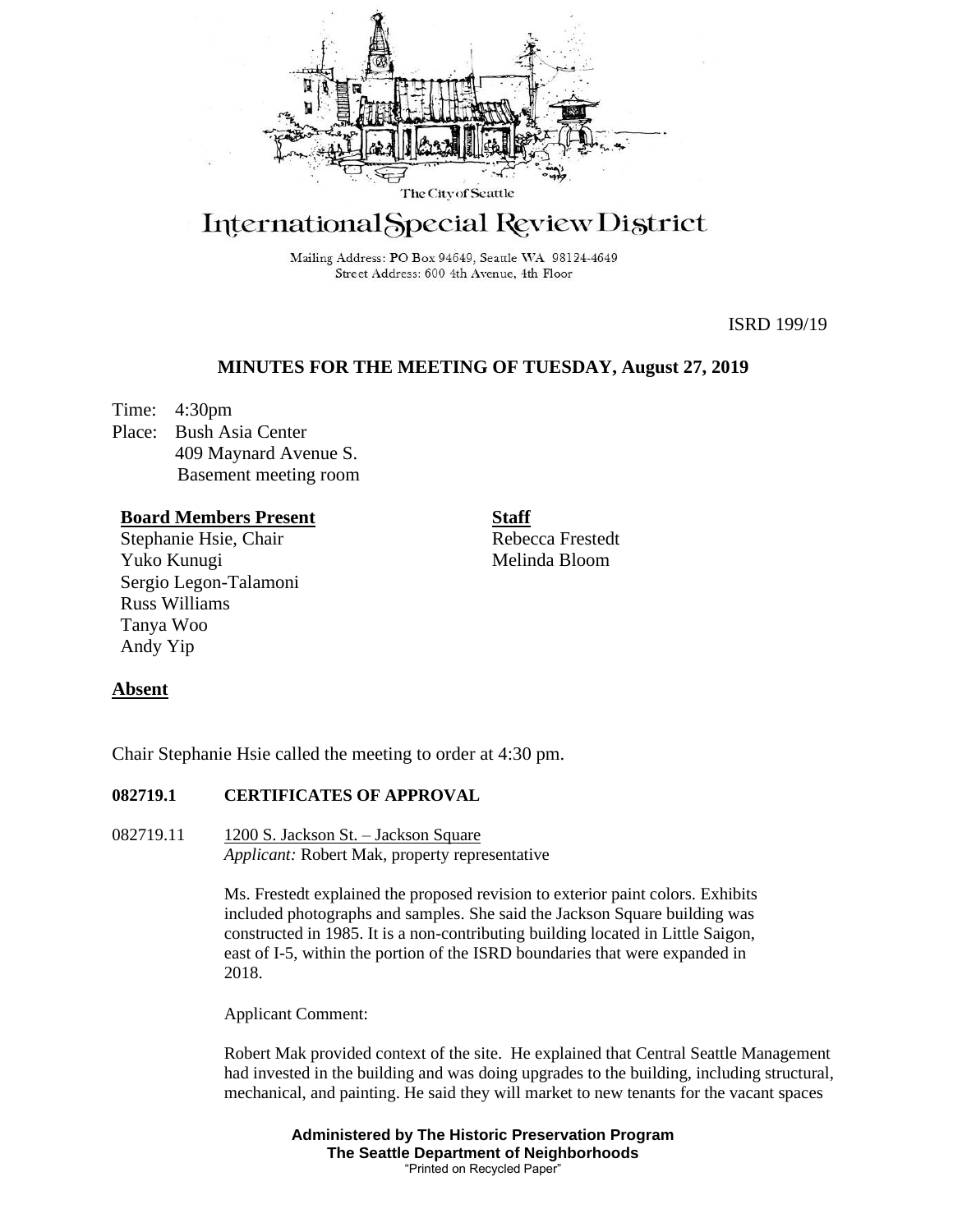when the work is done. He proposed three colors for the exterior paint: Dove White for the base, Fremont Gray trim, and neutral gray storefronts at bottom to anchor the building. He said it is a visible corner.

Ms. Woo asked what the color of the gates will be.

Mr. Mak said some will be removed and security glass will be used instead. Gates remaining will be painted the Fremont Gray. Responding to questions he said the masonry at the bottom is brick and will be painted gray. The signage from the stores will pop.

Public Comment: There was no public comment.

Action: I move that the International Special Review District Board recommend approval of a Certificate of Approval for Paint Colors, as proposed.

The Board directs staff to prepare a written recommendation of approval, based on consideration of the application submittal and Board discussion at the August 27, 2019 public meeting, and forward this written recommendation to the Department of Neighborhoods Director.

This action meets the following sections of the **International Special Review District Ordinance and** a**pplicable Design Guidelines:**

#### **SMC 23.66.336 – Exterior building finishes**

- **A. General Requirements**
- **C. Exterior Building Design Outside of the Asian Design Character District**

#### **Secretary of the Interior's Standards #9 and #10**

MM/SC/AY/SLT 6:0:0 Motion carried.

Ms. Hsie said it was helpful to see mock up of paint and where it will go.

Ms. Frestedt said that any changes in use would be reviewed by board. She said removal of the gates is a positive improvement.

082719.12 803 S. Lane St. – International Community Health Services *Applicant:* Tim McDade, ICHS

> Ms. Frestedt explained the proposed installation of a 2-sided blade sign (dimensions: 2'6" w x 5'7" h) ICHS PACE. The existing 2-sided Legacy House blade sign to remain. Exhibits reviewed included photographs, plans and material samples. This building is a non-contributing building located outside the Asian Design Character District. The Board recommended approval for installation of a wall sign at the meeting of Aug. 13, 2019 and requested additional information about the proposed blade sign and existing conditions.

Applicant Comment: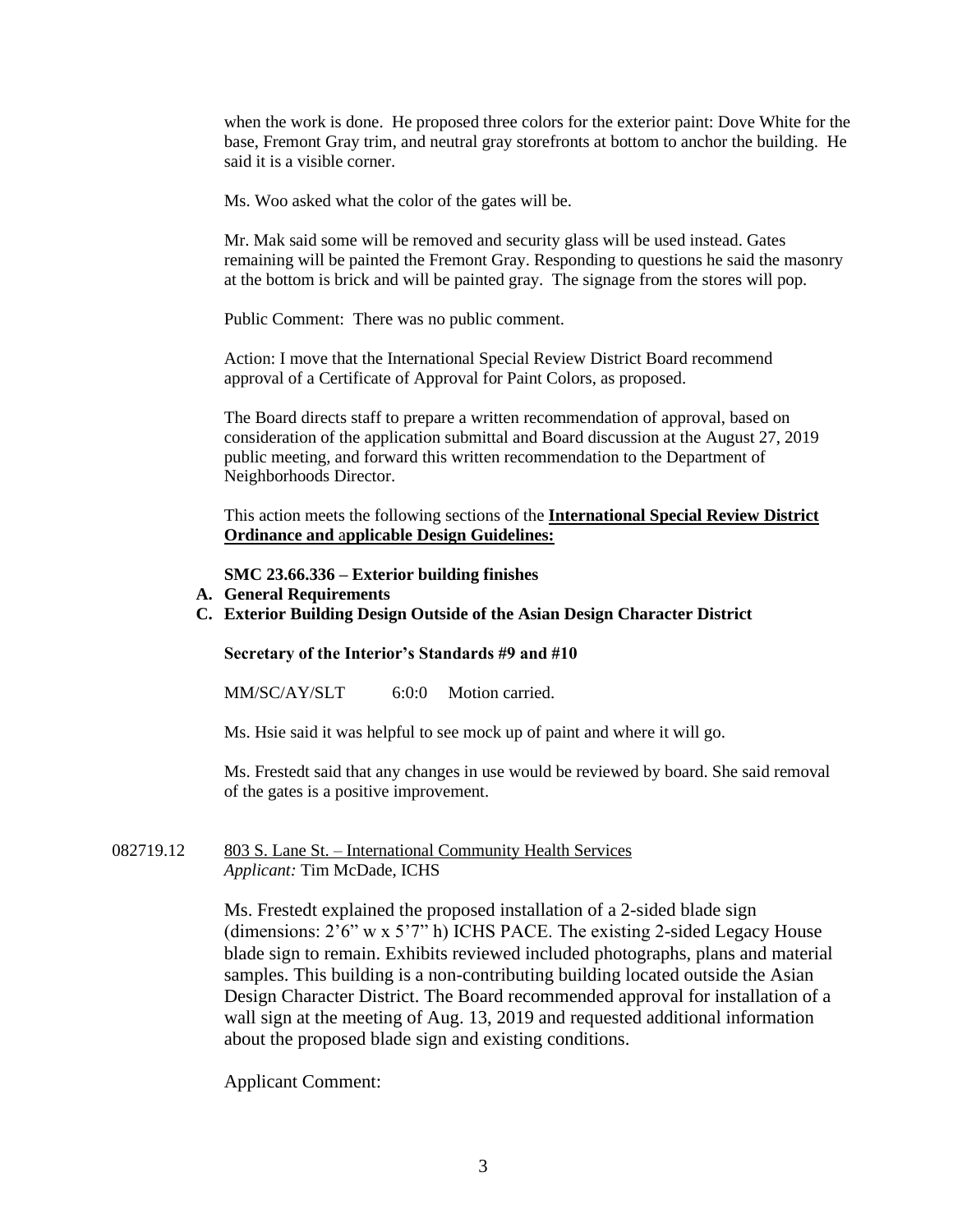Gracia Mueller explained that ICHS bought Legacy House. She said that ICHS PACE is in the building now; both services are in the building. She said the existing Legacy House sign will remain on  $8<sup>th</sup>$ ; the new ICHS PACE sign will go on South Lane where there is an entry for both services. She said the Education Center is accessed on that side as well. She said that one wall sign will be removed and replaced with ICHS PACE. She said the Denise Louie sign will remain.

Public Comment: There was no public comment.

Board Discussion:

Ms. Hsie appreciated clarification of information on signage and building programming.

Action: I move that the International Special Review District Board recommend approval of a Certificate of Approval for Signs, as proposed.

The Board directs staff to prepare a written recommendation of approval, based on consideration of the application submittal and Board discussion at the August 27, 2019 public meeting, and forward this written recommendation to the Department of Neighborhoods Director.

This action meets the following sections of the **International Special Review District Ordinance and** a**pplicable Design Guidelines:**

**SMC 23.66.338 – Signs ISRD Design Guidelines for Signs II. Design Guidelines A. Buildings with multiple tenants**

MM/SC/SLT/AY 6:0:0 Motion carried.

## 082719.13 600  $5^{th}$  Ave. S. – Uwajimaya

*Applicant:* Miye Moriguchi, property owner representative

Ms. Frestedt explained the proposed replacement of Uwajimaya store signage over north and south entries and revision to Uwajimaya Village logo signage. Dimensions for each sign are on plans. She said the proposed work consists of removal of the existing canopy and garage door entrance on the south façade; replacement of the storefront system at the south entry; revision to storefront configuration at the north-facing entry; proposed revision to exterior paint colors for the residential stories and for the existing metal gate on the south façade. Exhibits reviewed included photographs and plans. Uwajimaya and Uwajimaya Village was constructed in 2000. It is a non-contributing building partially located within the Asian Design Character District and retail core. The Board recommended approval for exterior alterations and paint colors for the residential stories in November 2018.

Applicant Comment: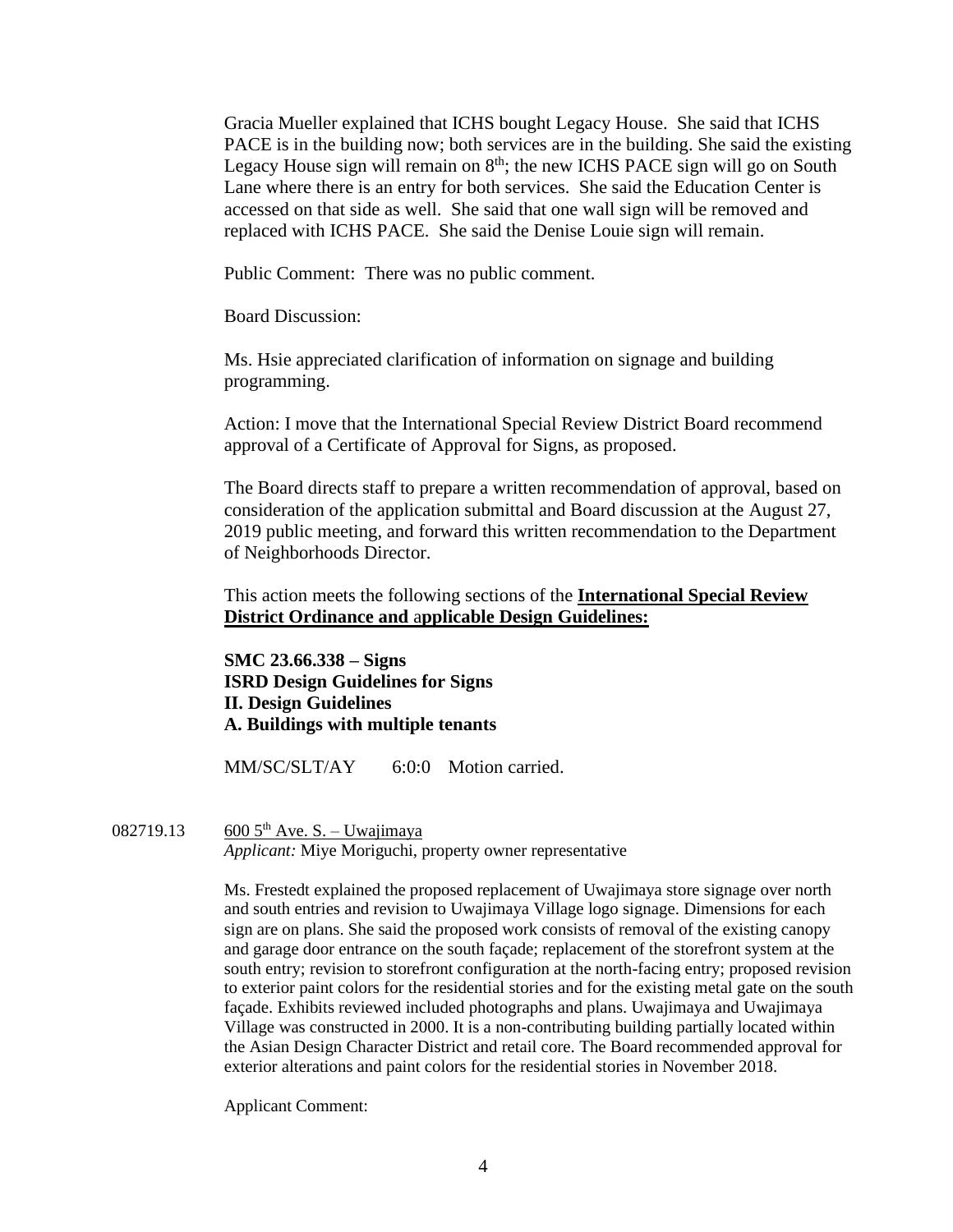Detailed drawings in DON file.

Miye Moriguchi explained the proposed remodel work. She said the interior flow will help with interaction with customers. She said they have collaborated with upper portion work to create a holistic building. She said there is more work to come – street level signage and lights. She provided context of the site and history of Uwajimaya.

Ms. Moriguchi said the biggest change is the new grand entry. The umbrella has not operated as originally planned. She said their putting a flat plane across the entry and a new larger storefront opening. Signage will come later. She said they will change the relite to one glazing, with steel surround. She said there will be no concrete cuts. She said that mid-block on the north side of the building they will retain the same storefront patterns but will install a vestibule; they will pull the storefront out 2' to add that. Two blue canopies will be cut back slightly, roof overhang will be cut back, and two horizontal wood members will remain. Two Uwajimaya signs on upper walls will be removed.

Ms. Moriguchi talked about elements of a welcoming Japanese-influenced entry. She provided proposed finishes: fibrous cement base, darker surround in a Dekton materials that has more texture. She went over the tile and awning color. She said they tweaked colors to better match the upstairs work – darker gray with cedar corners, and one mass a lighter variation. She said the gate at south elevation leads up to residential units and will be painted red. She said signage that is part of this application includes update of logo and installation of two icons about the same size. She said they have reduced the number from nine to two and they are more strategically placed.

Ms. Hsie summarized proposed work at south entry, northwest corner entry, door and storefront modifications, grand entry new façade material, awning replacement, and change to residential above, gate color change, and reduction in logo signage from nine to two.

Ms. Moriguchi said that some signage to be removed and there is no intention to replace: two above the umbrella, and "Uwajimaya Village" on the north, east, and west elevations. She indicated areas on drawing.

Public Comment: There was no public comment.

Responding to clarifying questions by the board, Ms. Moriguchi explained that the awnings are not all blue because they wanted to highlight the entry and there is already lots of blue. The rest of the awnings are gray. The steel metal portion on the drawing is  $\frac{1}{4}$  steel trim plate, blackened steel. The northwest corner canopy is lit; the wall sconce will be removed. Light in new grand entry façade will become an interior item. The upper level exterior painting was approved on separate project. The current gate is mauve; it will be painted red. Seven logos will be removed; detail on drawing.

#### Main Entry

Ms. Moriguchi reported that the cedar on the towers is real wood and then indicated entry storefront detail on the drawing. She said the column and glass umbrella will be removed and a new opaque roof installed. Doors will be removed; entry will be slightly angled back.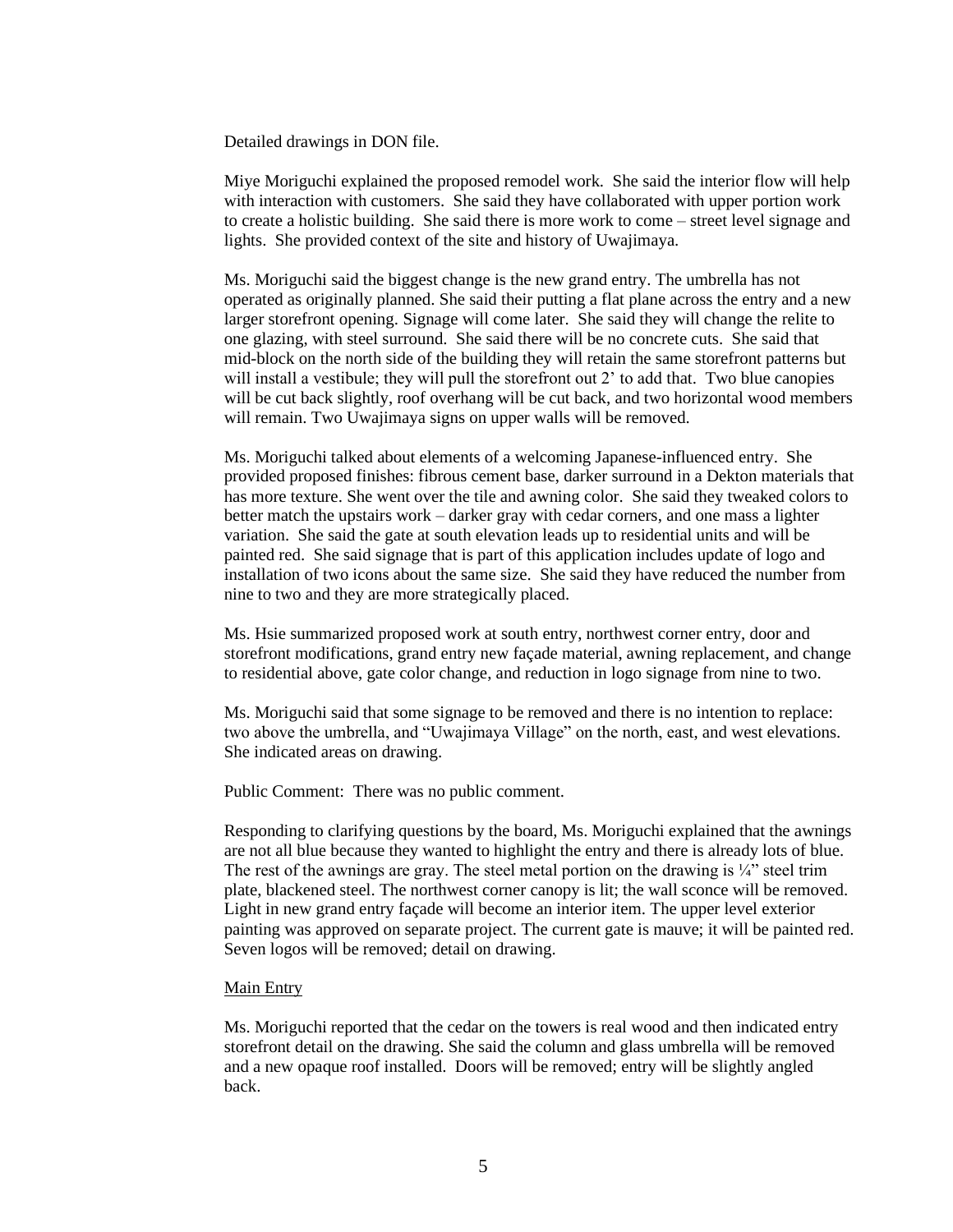Board members indicated a preference for continuation of concrete all the way across.

Ms. Frestedt noted that it looks like a modern material with color and texture more than it is trying to be wood. She said she had no significant concerns about the proposed product; this building is not a historic building, it is not on the National Register, and it is not in the Asian Design Character District.

Mr. Legon-Talamoni said the proposed amount is not prevalent; the other elements and materials conform. They are making a statement that this entry is significant.

Ms. Hsie said it is a unique entry. She expressed concern about durability of product and the number of customers coming to the store but noted it was a limited amount. She said it is a modern approach.

Ms. Woo said she didn't think it looks like wood.

Ms. Kunugi appreciated it is a through-product color that will wear all over.

## Northwest Entry

Ms. Kunugi supported the reduction of logo signage. She appreciated that all holes will be patched and repaired. She said the colors are complementary and she appreciated they are back lit. She asked the meaning of the logo.

Ms. Moriguchi said that all logo attachments will be new. She said the logo is a modern version of existing one – two halves representing old and new.

Mr. Legon-Talamoni cited SMT 23.66.338 and removal of some of the signage helps to avoid undue proliferation.

Ms. Hsie said she was fine with the materials as proposed in the packet.

Action: I move that the International Special Review District Board recommend approval of a Certificate of Approval for exterior alterations and paint colors, with consideration of option to revisit concrete block base material and wall clad tile product.

The Board directs staff to prepare a written recommendation of approval, based on consideration of the application submittal and Board discussion at the August 27, 2019 public meeting, and forward this written recommendation to the Department of Neighborhoods Director.

The proposed exterior alterations and paint colors meet the following sections of the **International Special Review District Ordinance and** a**pplicable Design Guidelines:**

## **SMC 23.66.336 – Exterior building finishes**

- **A. General Requirements**
- **B . Asian Design Character District**
- **1. Materials**
- **2. Colors**
- **B. Exterior Building Design Outside the Asian Design Character District**